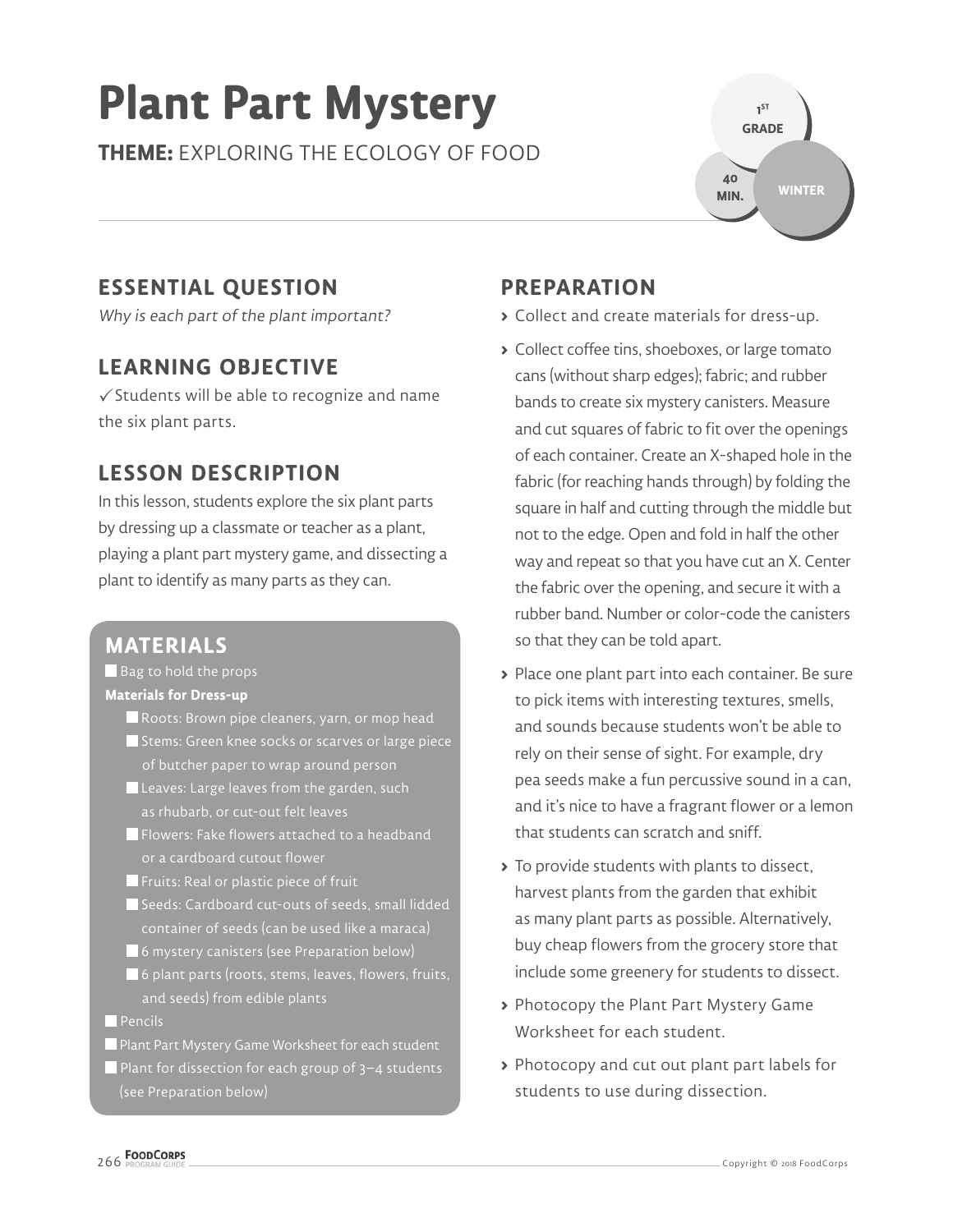

### **ACTION STEPS**

**1. Dressing Up:** Gather students to sit in a circle, and ask for a volunteer to play dress-up standing the middle of the circle. You can dress up the classroom teacher or another adult. Tell students, We're going to make this person look like a plant. What does this person need at their feet? What grows from the bottom of the plant? When students suggest roots, ask for ideas of what they could use to make the person look like they have roots. Pull the appropriate prop from your bag after hearing their suggestions, and have the volunteer put it on. Repeat this process with each part of the plant until the volunteer is fully dressed. **(10 min.)**

**2. Plant Part Mystery Game:** Tell students that you've brought a plant part mystery game. Show them your canisters, and explain that you've placed a plant part in each one. Say, We'll pass around the canisters, and you'll put your hands inside, and use all your senses except sight to figure out which plant part it is. Maybe you can even name the plant! Ask students to name the senses they can use. Pass out the Plant Part Mystery Game Worksheet and pencils so that they can keep track of their guesses without blurting them out. **(10 min.)**

**3. Explain:** Have a big reveal, taking each plant part out of its canister. For each plant part, ask students, How did you know it was a root? What clues did you use to know it was a stem? etc. **(5 min.)**

**4. Dissecting Plants:** Pass out plants to each group of students to dissect at their tables. Provide students with plant part labels, and have them take apart plants and place them beside the corresponding label. Circulate through the room, observing students' categorizing and asking questions to keep them on track. **(10 min.**)

#### **REFLECTION**

Have students discuss the following questions in small groups, then share with the class: **(5 min.)**

- **•** Which plant parts are easy for you to find?
- **•** What clues do you look for to find a root? A stem? A leaf?
- **•** Which plant parts do you like to eat?
- **•** Why is each plant part important?

#### **ADAPTATIONS**

**Simpler Materials:** If you have fewer than eight students, you can do the exercise without the mystery canisters. Place a blanket on the ground, and have students lie on their bellies around it with their hands under it. While they close their eyes, hand one object to a student under the blanket. Now everyone can open their eyes and pass the object around, describing it as they hold it. Once it's made it all the way around, they can guess what it was.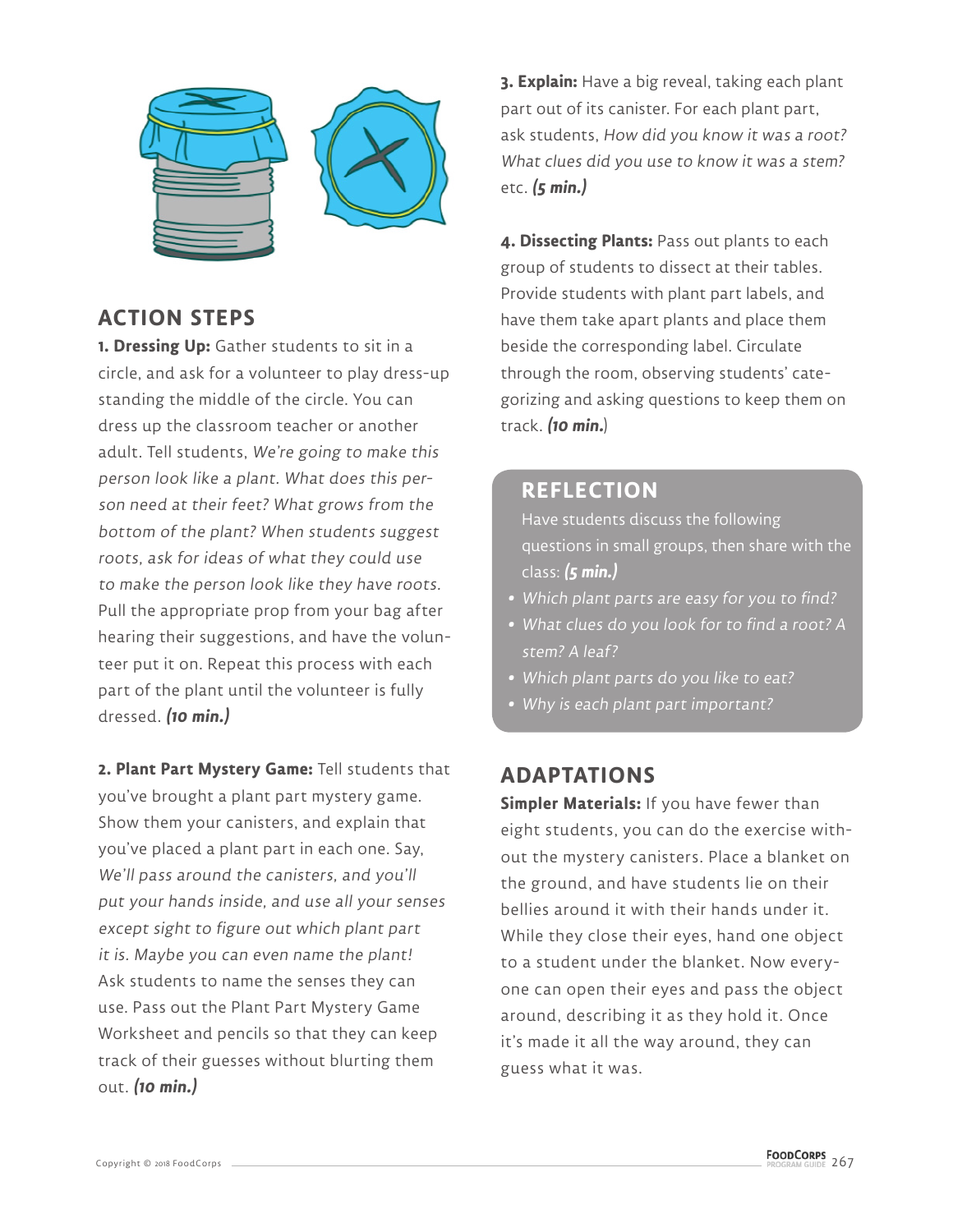**Song:** Sing "Roots, Stems, Leaves" by the Banana Slug String Band to review the six plant parts.

**Garden Adaptation:** Instead of dissecting plants, you can have students search in the garden and gather examples of each plant part. Before they head out, establish expectations about what is and isn't okay to pick, particularly when looking for roots!

### **ACADEMIC CONNECTIONS**

Next Generation Science Standards, Life Science Disciplinary Core Idea **NGSS LS1.A**

Structure and Function—All organisms have external parts . . . Plants also have different parts (roots, stems, leaves, flowers, fruits) that help them survive and grow.

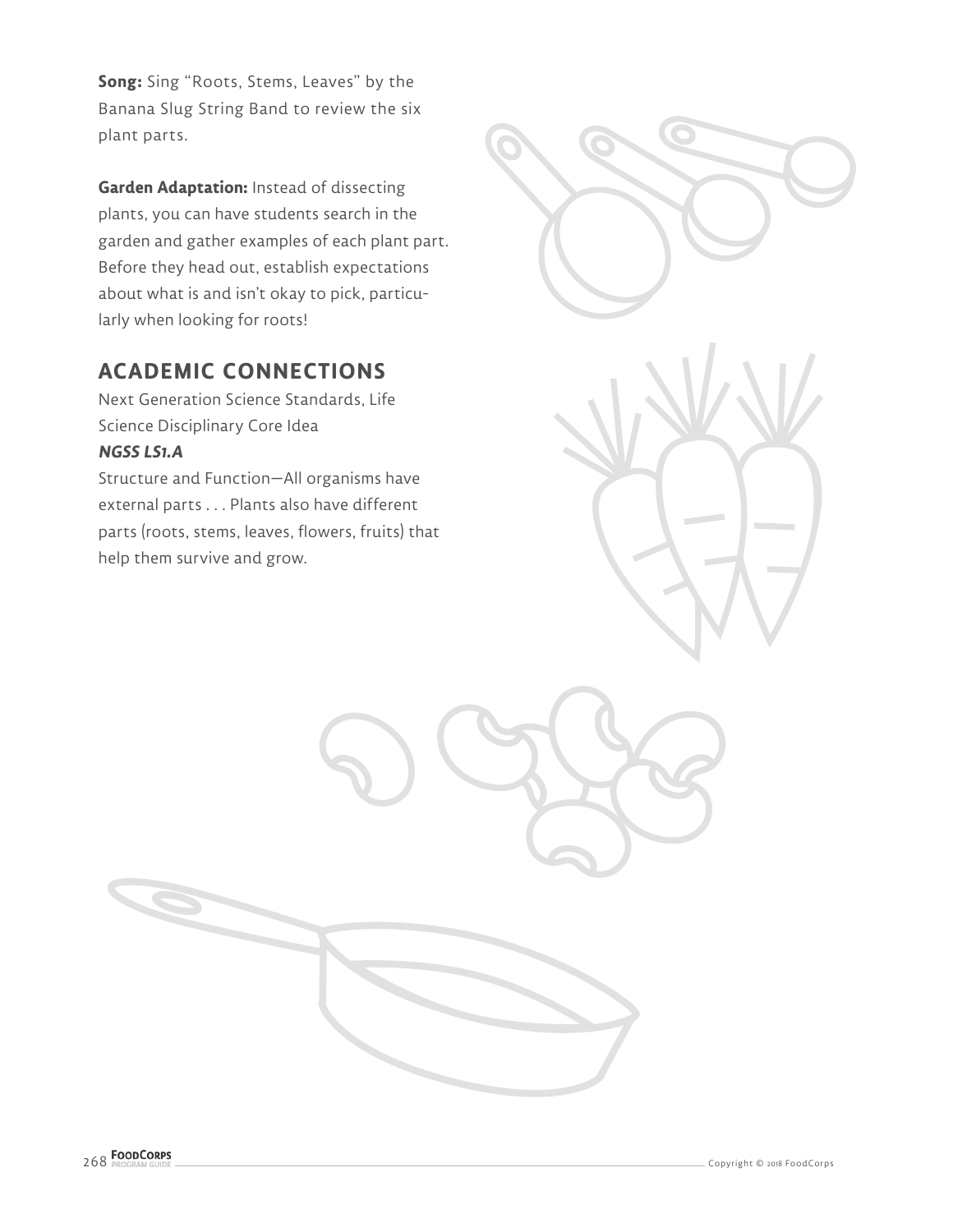# **Plant Part Mystery Game Worksheet**

**Directions:** Write your guess for each mystery canister to the right of the number.

|     | <b>Roots</b><br><b>Flowers</b> | <b>Stems</b><br><b>Fruits</b> | <b>Leaves</b><br><b>Seeds</b> |  |
|-----|--------------------------------|-------------------------------|-------------------------------|--|
|     | Your Guess!                    |                               |                               |  |
| # 1 |                                |                               |                               |  |
| #2  |                                |                               |                               |  |
| #3  |                                |                               |                               |  |
| #4  |                                |                               |                               |  |
| # 5 |                                |                               |                               |  |
| # 6 |                                |                               |                               |  |

**Name:** <u>Date:</u> **Date: Date: Date: Date: Date: Date: Date: Date: Date: Date: Date: Date: Date: Date: Date: Date: Date: Date: Date: Date: Date: Date: Date: Date: Date: Date:** 

## **Plant Part Mystery Game Worksheet**

**Directions:** Write your guess for each mystery canister to the right of the number.

|     | <b>Roots</b><br><b>Flowers</b> | <b>Stems</b><br><b>Fruits</b> | <b>Leaves</b><br><b>Seeds</b> |  |
|-----|--------------------------------|-------------------------------|-------------------------------|--|
|     | Your Guess!                    |                               |                               |  |
| # 1 |                                |                               |                               |  |
| #2  |                                |                               |                               |  |
| #3  |                                |                               |                               |  |
| #4  |                                |                               |                               |  |
| # 5 |                                |                               |                               |  |
| # 6 |                                |                               |                               |  |